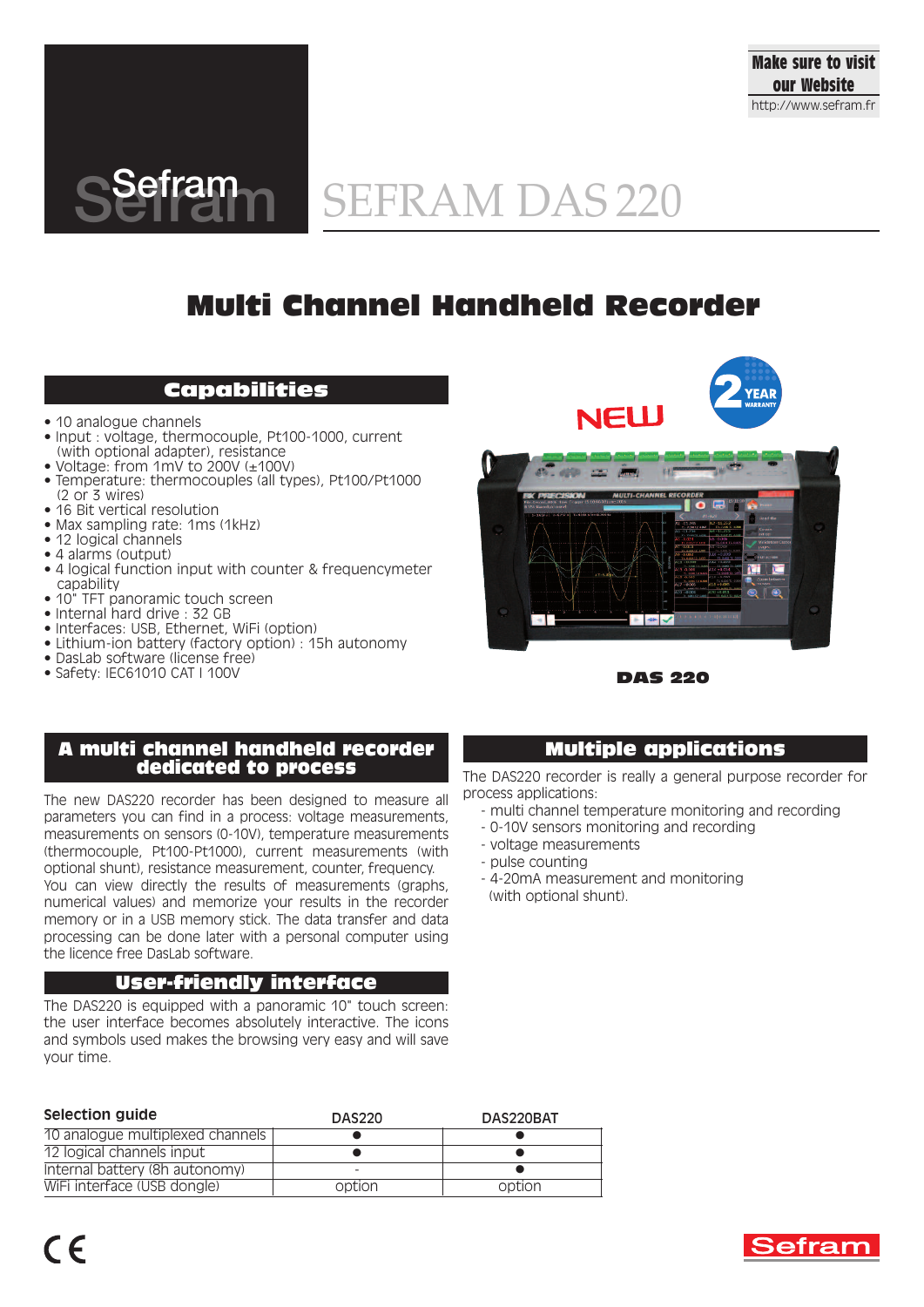

# SEFRAM DAS 220 <sup>S</sup> **Multi Channel Handheld Recorder**





Numerical display of measurements Numerical display of measurements



Trigger: multiple choice and combination of threshold, channels and conditions



Measurement display with zoom and cursors The Measurement with the DAS220



Setup: self-explanatory icons to guide the user Channels setup: all parameters can be displayed on a single screen





Math calculation between channels



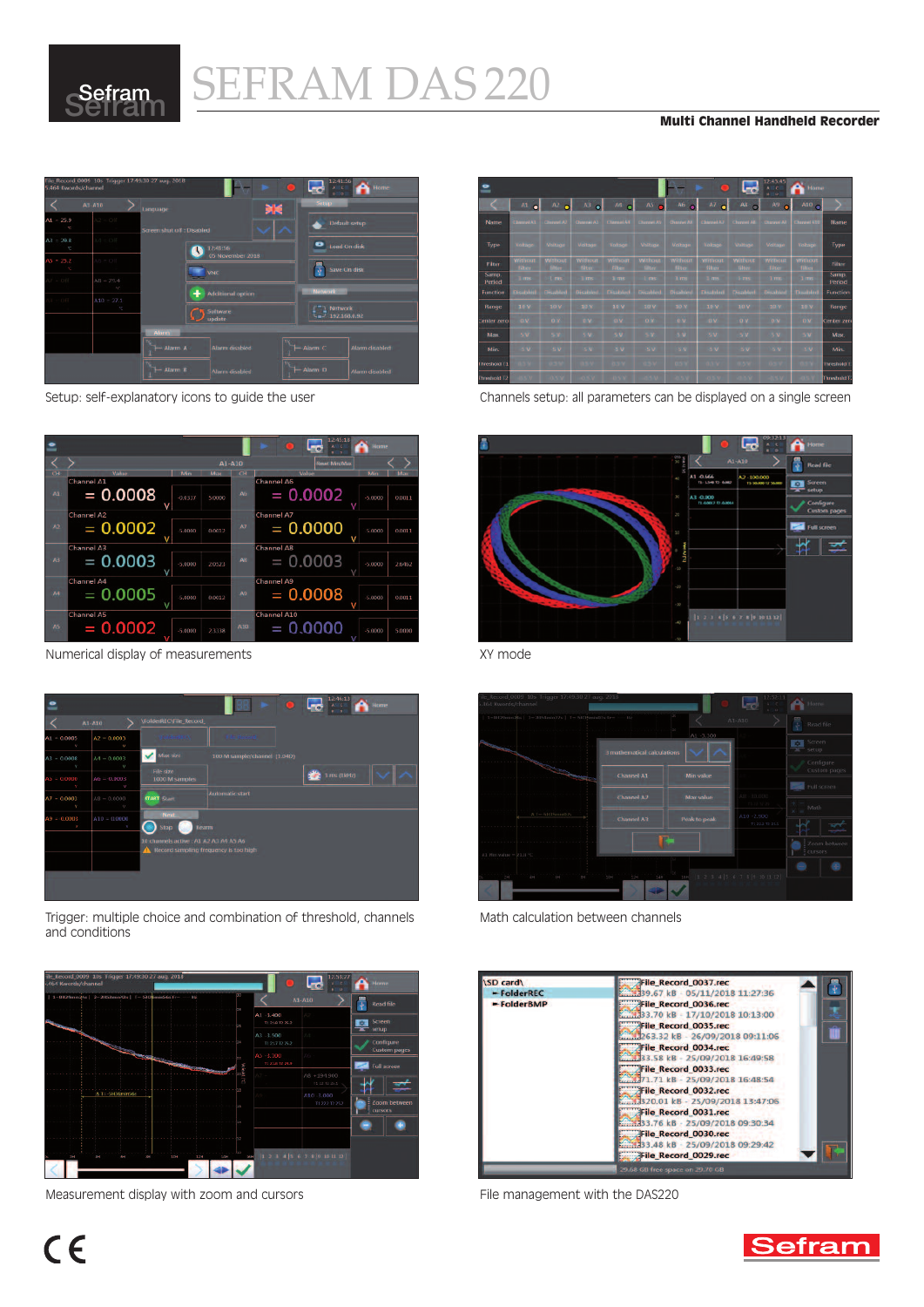

## *SEFRAM DasLab Software*

The new DasLab software for PC (under Windows) is suitable for:

- Managing recorder setup (online & offline)
- Remote setup of the DAS220
- Managing & downloading files
	- (records, setup) from the recorder

DasLab is a licence free software and can be downloaded from Sefram website.

The link between your DAS220 and your computer can be set up through the Ethernet interface or the WiFi interface (option).

| Description     | <b>Path: FolderRED</b>       |        |                   |                     |  |
|-----------------|------------------------------|--------|-------------------|---------------------|--|
| Aray of         | FileName:                    | Stree: | Last Modification | Destination folder  |  |
| <b>Channels</b> | File Record 000 trec         | 52944  | 1um 20 2016       | A/sensidevelopmenat |  |
| <b>Trigger</b>  | File_Record_0002.rec         | 5204   | juin 20 2016      | <b>FIP Status</b>   |  |
| Screen Config.  | File Rocord 0003.rec         | 50700  | Juin 20 20%       | Connected           |  |
| FIP.            | RRR DOOLrec                  | 41124  | juin 20 2016      |                     |  |
|                 | File Record 0004rec          | 34752  | jul. 06.2016      |                     |  |
|                 | <b>Rie: Record DOOS.rec.</b> | 34752  | jul. 06 2016      |                     |  |
|                 | File Record DOO6.nec         | 34788  | jul. 06 2016      |                     |  |
|                 | File_Record_0007.rec         | 35940  | Jul. 11-2016      |                     |  |
|                 | File Rocord OODB.roc         | 297954 | jul. 11 2010      |                     |  |

DasLab: files management DasLab: channels setup

## *Optional accessories for all uses*



P/N: 902406500 Shunt 50 Ohms for current measurements 4-20mA



DasLab : Remote setup

| <b>Description</b>   |     | CH Channel Name Actif Type |                         |                           | Filter:             | Range            |                 | zero           |              | Position       |
|----------------------|-----|----------------------------|-------------------------|---------------------------|---------------------|------------------|-----------------|----------------|--------------|----------------|
| Array of<br>Charmels |     |                            |                         |                           | analog              |                  |                 |                |              |                |
|                      | A1  | Channel All                | ✓                       | Tension                   | LOD<br>Ha           | 10 <sub>10</sub> | v               | $\mathbf{C}$   | V.           | <b>D %</b>     |
| Channels             | Α2  | Channel A2                 | V                       | Tension                   | 1,00 Hz             | 10               | v               | o              | $\mathbf{V}$ | 0%             |
| Trigger              | АЗ  | Channel A3                 | $\checkmark$            | Shunt                     | 100 Hz              | $\circ$          | $\mathcal{A}_k$ | $\circ$        | A            | 0%             |
| Screen Config.       | AА  | Channel A4                 | √                       | Resistance<br>$\check{ }$ | 1.00<br><b>Rd</b>   | 10               | $\Omega$        | $\alpha$       | $\Omega$     | 0.5.           |
| FTP.                 | Α5  | Channel A5                 | V                       | Tension<br>$\checkmark$   | 1.00 Hz             | 101              | v               | a              | $\mathbf{V}$ | 0 <sub>b</sub> |
|                      | А6  | Channel A6                 | √                       | PFI000                    | 1,00<br><b>Fig.</b> | 10               | ×               | o              | 1C           | $0 - 6$        |
|                      | ΑY  | Channel A7                 | $\overline{\mathsf{v}}$ | PT100                     | 1,00 Hz             | 10 <sup>o</sup>  | 舵               | $\bullet$      | PC.          | $0.5 -$        |
|                      | AB  | Channel AB                 | V                       | Tension<br>v              | 100 F <sub>2</sub>  | 10               | $\mathcal{N}$   |                | $C$ $V$      | 0.5.           |
|                      | AB  | Channel AB                 | √                       | Tension<br>$\checkmark$   | 1/20 Hz             | <b>10</b>        | v               | $\mathbf G$    | $\mathbf{v}$ | 日布             |
|                      | A10 | Channel AID                | $\overline{\checkmark}$ | Thermocouple v            | 1.00 Hz             | 10               | 80              | O.             | <b>SC</b>    | $0 - 5$        |
|                      | AH  | Channel Att                | $\overline{ }$          | Tomcken                   | 1/30 1/3            | AND I            | A.              | $\mathbf{K}$ . |              | 0.8            |



P/N: 902407000 Cord for logic channels



P/N: 902407100 Connecting cord with female banana plugs



P/N: 902408000 Carrying case for the device and its accessories